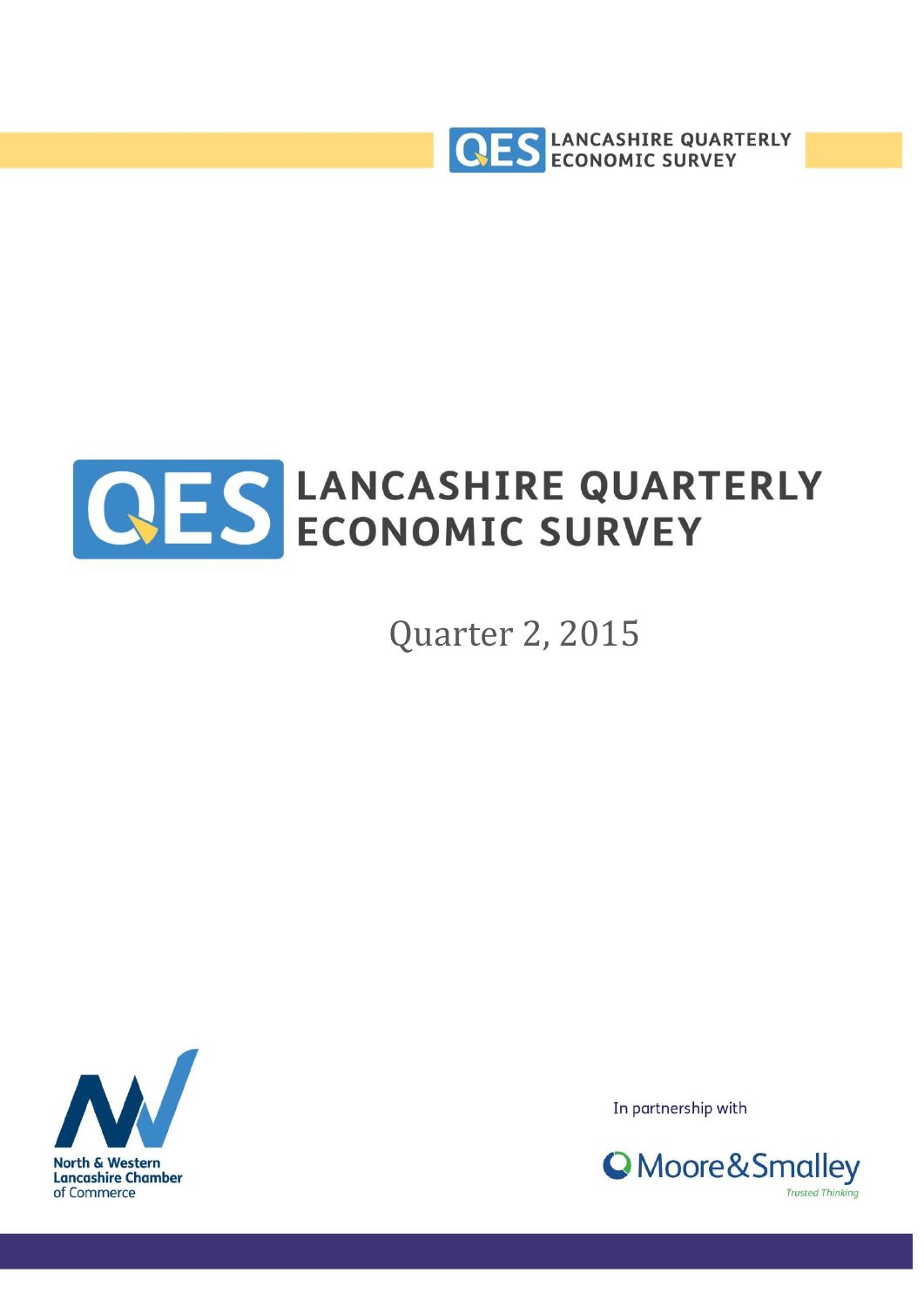| <b>SECTION</b>                    | <b>PAGE</b>    |
|-----------------------------------|----------------|
| Summary                           | 3              |
| Domestic Market                   | 4              |
| <b>Export Market</b>              | $\overline{4}$ |
| Employment                        | 4              |
| Recruitment                       | 5              |
| <b>Business Confidence</b>        | 5              |
| <b>Investment Intentions</b>      | 6              |
| Capacity Utilisation and Cashflow | 6              |
| Prices                            | 7              |
| <b>External Factors</b>           | 7              |
| <b>Quarterly Balance Changes</b>  | 9              |
| Lancashire v UK                   | 10             |

#### **About this Quarter's Survey**

The Q2 2015 Survey was conducted by the North & Western Lancashire Chamber of Commerce, the Lancaster District Chamber of Commerce and the Chamber of Commerce East Lancashire, in conjunction with Moore & Smalley Chartered Accountants and Business Advisors.

- The survey collection period was between  $25^{th}$  May and  $17^{th}$  June 2015.
- Responses were received from 258 companies across Lancashire employing 21,830 people.
- From the manufacturing sector, 83 business (32%) employing 6,196 people responded to the survey.
- From the service sector, 175 businesses (68%) employing 15,634 people responded to the survey.
- 132 companies (51%) were involved in exports.

**NB: The net balance figures referred to throughout this report are calculated by subtracting the percentage of businesses reporting a decrease in a factor from those reporting increases.**





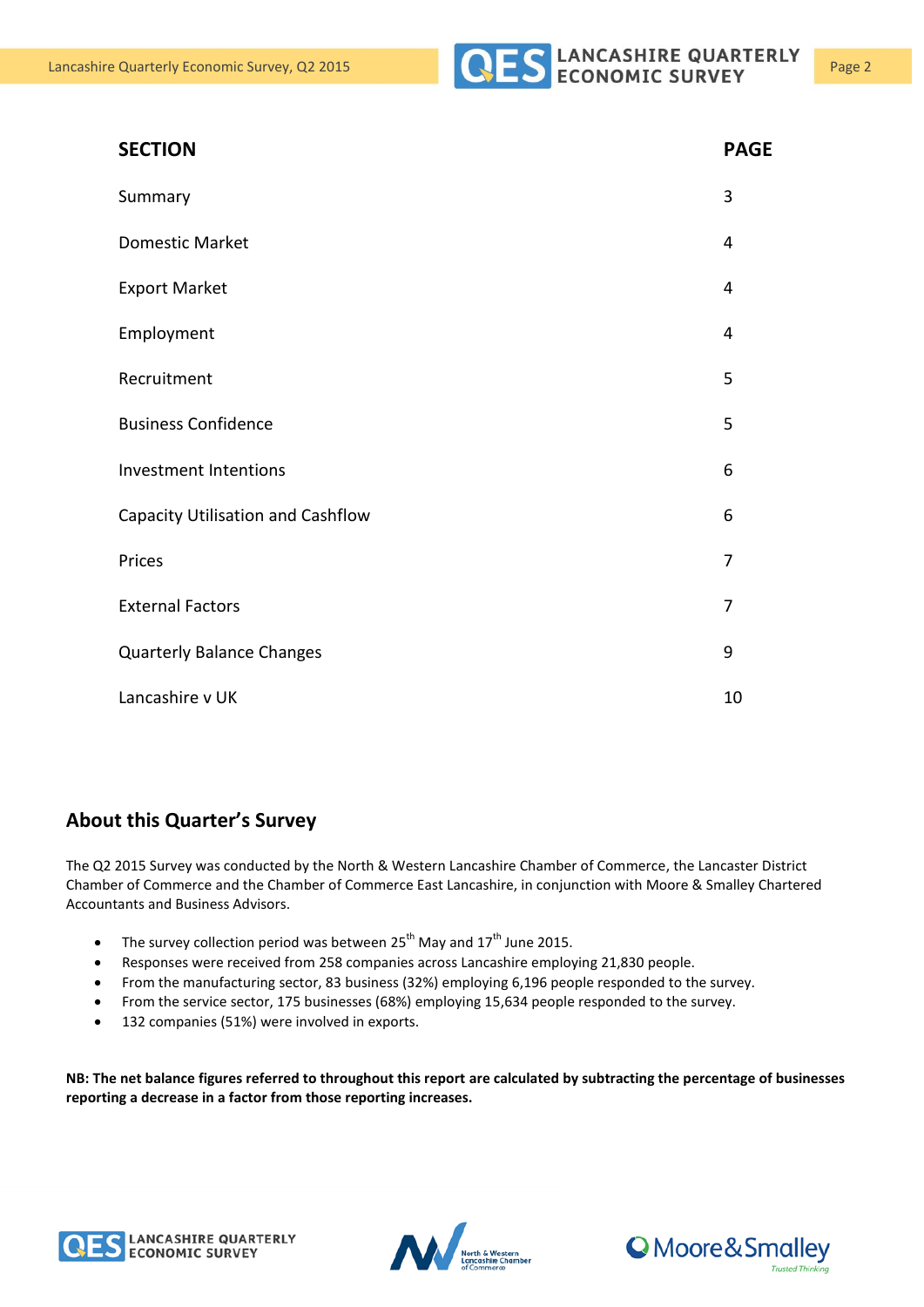

#### Summary

Following a mediocre set of figures in Q1, the results for the second quarter of 2015 indicate a further slowdown in the Lancashire economy. Most of the key economic balances have remained static or worsened this quarter, with the manufacturing sector having a particularly disappointing three months. The only exceptions to the general pattern of lower balances in Q2 was the rise in service sector domestic sales and orders, underlining the fact that consumer spending in the UK remains the main driver of the recovery. There were also marginal improvements in cashflow reported in both sectors.

The Q2 results highlight some major challenges facing Lancashire businesses in key areas: exports; employment; investment and confidence. Uncertainty caused by the general election campaign may have had some impact on recruitment and investment decisions in Q2. However, continuing problems in the Eurozone, along with slower economic growth in the USA and China, are undoubtedly giving exporters cause for concern. ONS figures show that the UK trade deficit stood at £13.4bn in Q1 2015, up from £10.6bn in Q4 2014. The results in this survey suggest that this gap could widen even further in Q2.

However, despite the general slowdown in Q2, many of the economic balances remain strong and are above their historical average of the last four years. There is a high level of confidence in both sectors that turnover and profitability will improve over the coming year; and there are signs that firms intend to increase capital and training investment. Fewer firms are intending to raise prices in the next three months, indicating that inflation will continue to stay low despite increases in oil prices.

#### **Key Findings in the Q2 Survey:**

- In **manufacturing**, both domestic balances were down; **domestic sales** (+16%, down from +30% in Q1) and **domestic orders** (+10%, down from +21% in Q1).
- In **services**, the domestic balances improved; **domestic sales** (+31%, up from +19% in Q1) and **domestic orders** (+24%, up from +19% in Q1).
- The **manufacturing export sales** balance gained a single point (up to +8%) but all other export balances weakened. The **services export sales** balance contracted by 8 points (-13%, down from -5% in Q1) and reached a historical low for the Lancashire QES.
- Both sectors report slowing employment growth in Q2. The **services employment** balance fell by nine points (+11%, down from +20% in Q1) whilst the **manufacturing employment** balance fell twenty points to equal its historical low (+4%, down from +24% in Q1).
- More firms **attempted to recruit** staff in Q2 (53%, up from 47% in Q1), but reported increasing difficulties finding suitable people.
- The balance of **manufacturing** firms reporting that **cashflow** had improved climbed six points (+11%, up from +5% in Q1); whilst the **services cashflow** balance was up six points (+7%, up from +1% in Q1).
- Confidence that **turnover** and **profitability** will improve remains strong, despite a weakening in three out of four balance measures in Q2. Business confidence is slightly higher in the service sector.
- The net balance of firms **intending to raise prices** in the next quarter has continued to fall. The prices balance in both sectors stand at historical lows.





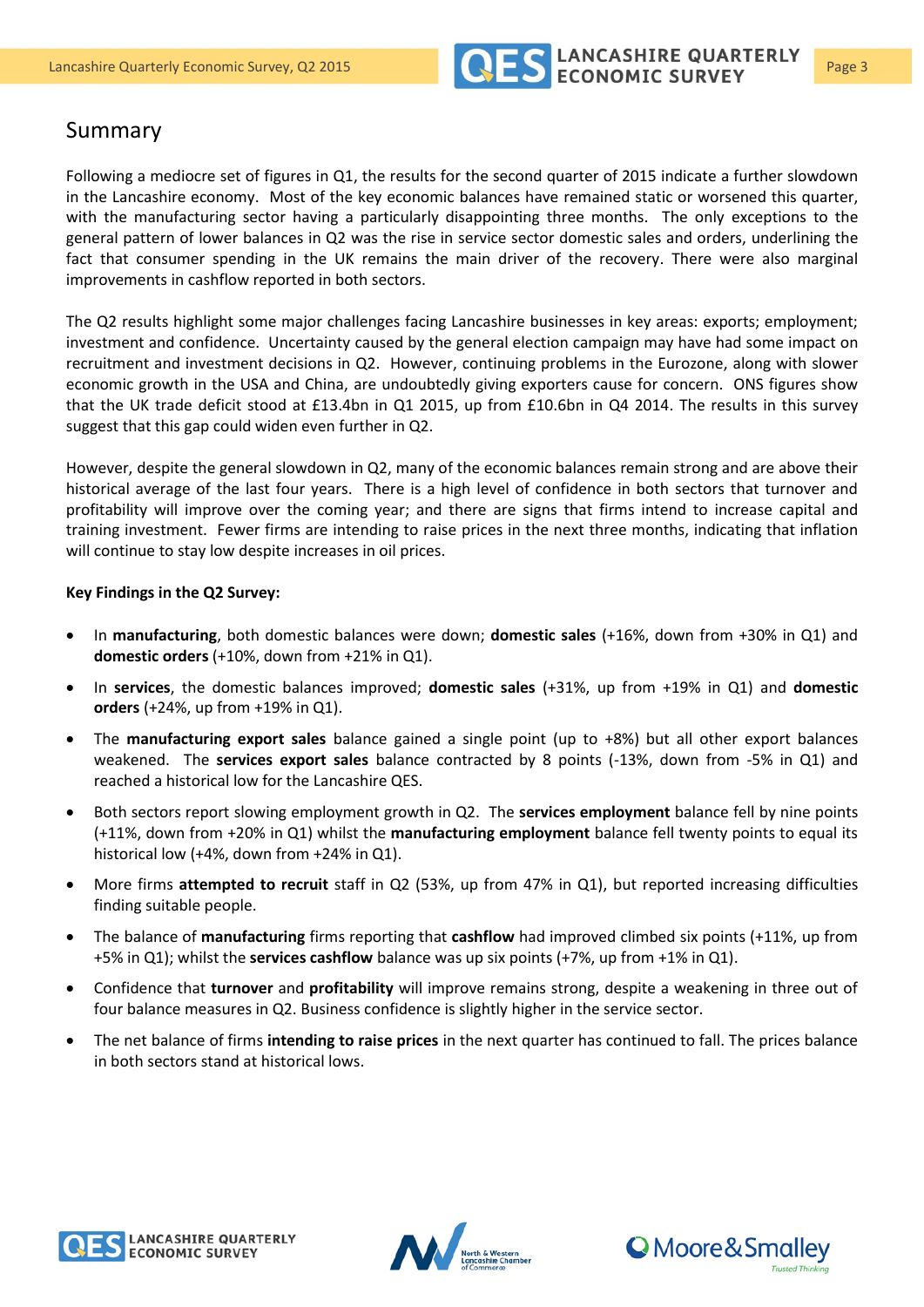

**+Positive number represents an expansion -Negative number represents a contraction**

## Domestic Market



The results for Q2 have revealed contrasting fortunes for manufacturing and service sector firms in terms of domestic sales.

Lancashire manufacturers have had a disappointing second quarter, with the UK sales balance losing fourteen points (+16%, down from +30%), falling to the same level as Q3 2014. The manufacturing domestic orders balance was also in decline, losing eleven points (+10%, down from +21%).

The service sector has had a quarter of accelerated growth in Q2, as the UK sales balance improved twelve points (+31%, up from +19%) reaching its highest level since Q2 2014. The service sector orders balance also increased by five points this quarter (+24%, up from +19%).

#### Export Market



Lancashire exporters have had another difficult quarter in Q2. The manufacturing export sales balance gained a single point but remains relatively weak (+8%, up from +7%), whilst the export orders balance dropped five points (+1%, down from +6%).

Service sector exports contracted further this quarter. The export sales balance fell eight points (-13%, down from -5%) reaching a historical low for the Lancashire QES and lagging significantly behind the UK average (see page 12).

Service sector export orders were also in decline for the second successive quarter, falling twelve points in Q2 (-13%, down from -1%).

## Employment

Q2 figures indicate that firms in both sectors have seen a slowdown in employment growth over the last three months.

The net balance of service sector companies reporting that their workforce has increased over the past three months fell by nine points (+11%, down from +20%).

The retrospective employment balance for manufacturing fell even more sharply, down twenty points to equal its historical low (+4%, down from +24%).



#### **Employment in the last 3 months**





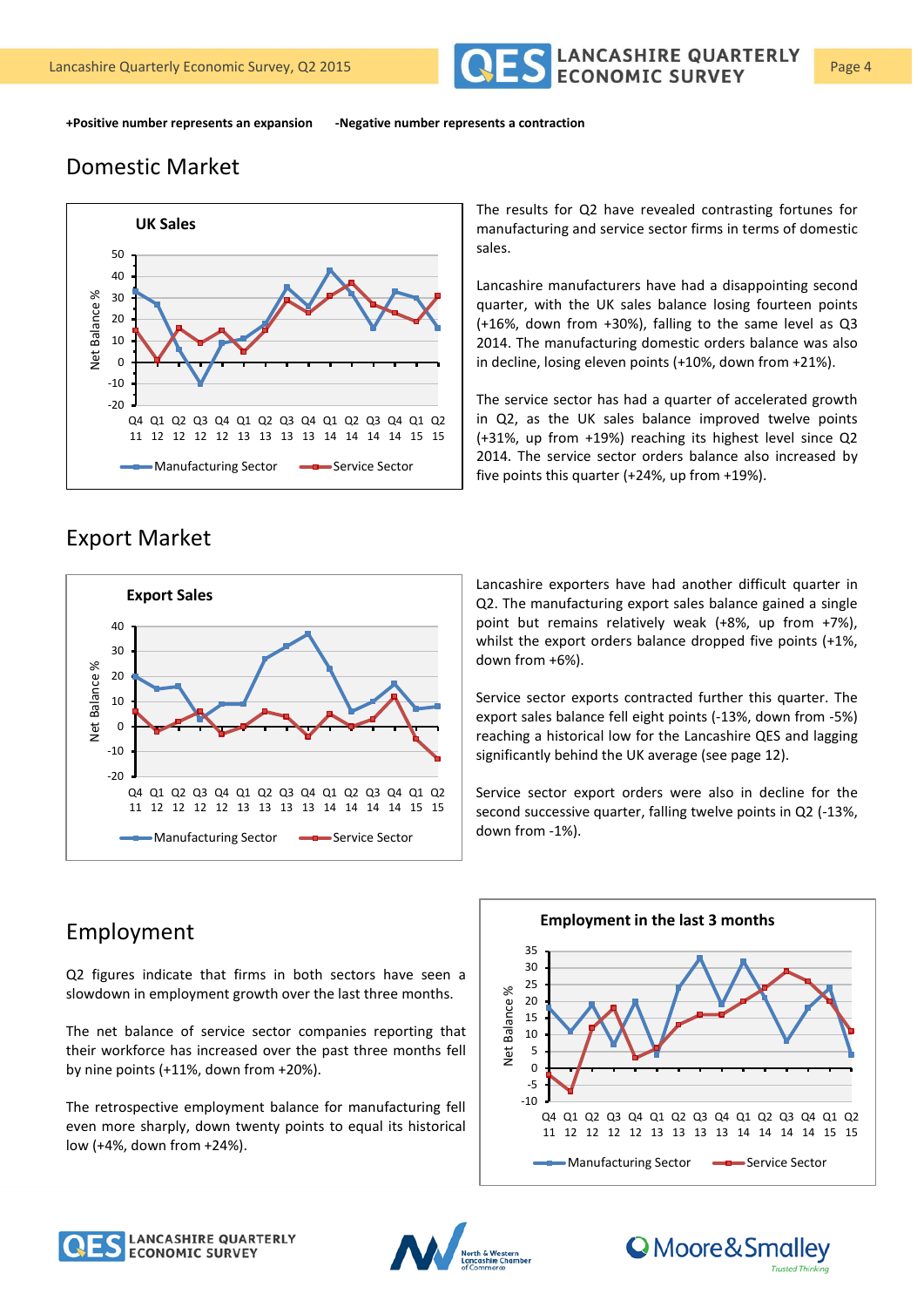



Overall, employment growth across both sectors was 8% lower than anticipated in the previous quarter.

In terms of employment expectations over the next three months, both sectors are strongly optimistic that workforce levels will increase.

The forward-looking employment balance for manufacturing gained three points (+26%, up from +23%), whilst the service sector balance lost just a single point (+27%, down from +28%) and remains above its historical average.

## Recruitment

The percentage of manufacturing firms attempting to recruit in the last three months increased by seventeen points (64%, up from 47%), whilst the percentage of service sector businesses attempting to recruit increased by a single point (48%, up from 47%).

Of all firms attempting to recruit, 44% were seeking to fill permanent vacancies (up 3%), with 21% looking to take on temporary workers (down 2%). 79% of firms attempted to recruit for full-time positions (up 1%), whilst 32% were offering part-time roles (down 5%).

More than half of firms attempting to recruit said they experienced difficulties finding suitable staff (52%, up from 51%). Skilled Manual and Technical positions were the most difficult to fill (54%, same as Q1) followed by Professional/Managerial positions (49%, down from 52%).



## Business confidence

There was a slight weakening in business confidence measures in Q2. The net balance of manufacturing companies expecting turnover to improve over the next 12 months was down ten points (+49%, down from +59%). Confidence that manufacturing profitability will improve in the next 12 months was also weaker this quarter, down two points to +40%.





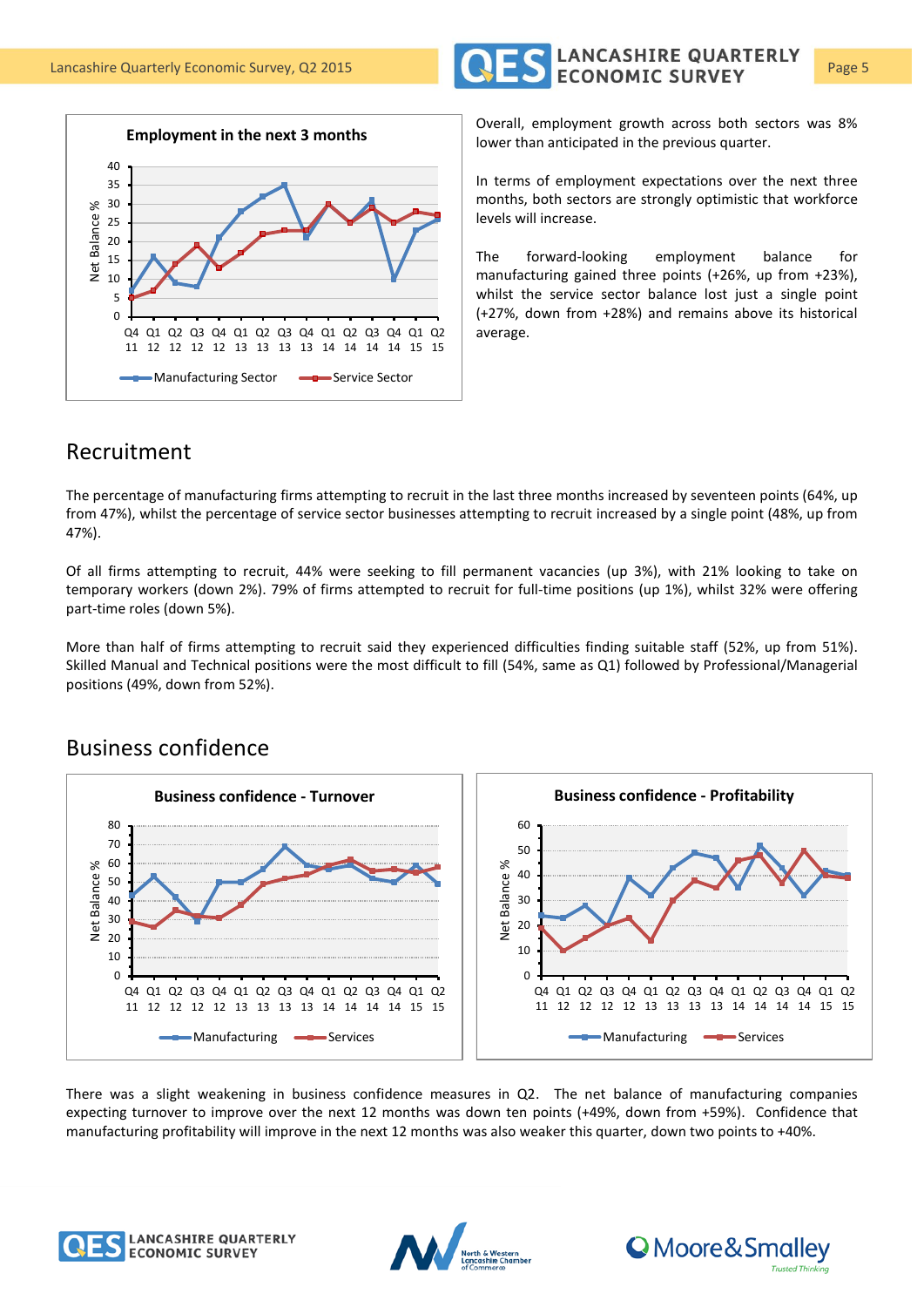

In the service sector, the net balance of companies expecting turnover to improve over the next 12 months was up by three points to +58%, whilst confidence that profitability will improve fell by a single point (+39%, down from +40%).

#### Investment intentions



Manufacturing investment intentions remained relatively static this quarter. The training investment balance lost one point (+20%, down from +21%) whilst the capital investment balance also was up four points at +24%.

There was improvement in both of the service sector investment balances in Q2. The net balance of service sector firms planning to increase investment in training was up five points (+23%, up from +18%), whilst the service sector capital investment balance climbed ten points (+16%, up from +6%).



Capacity Utilisation and Cashflow

The share of manufacturing firms operating at full capacity in Q2 increased by ten points to 34%. The share of service firms operating at full capacity was down by five points (33%, down from 38%).

The manufacturing cashflow balance continued its gradual improvement of the last three quarters (+11%, up from +5%) and stands at roughly the same level as Q2 2014. The services cashflow balance also strengthened six points this quarter (+7%, up from +1%). The results show that cashflow in both sectors continues to be an issue.





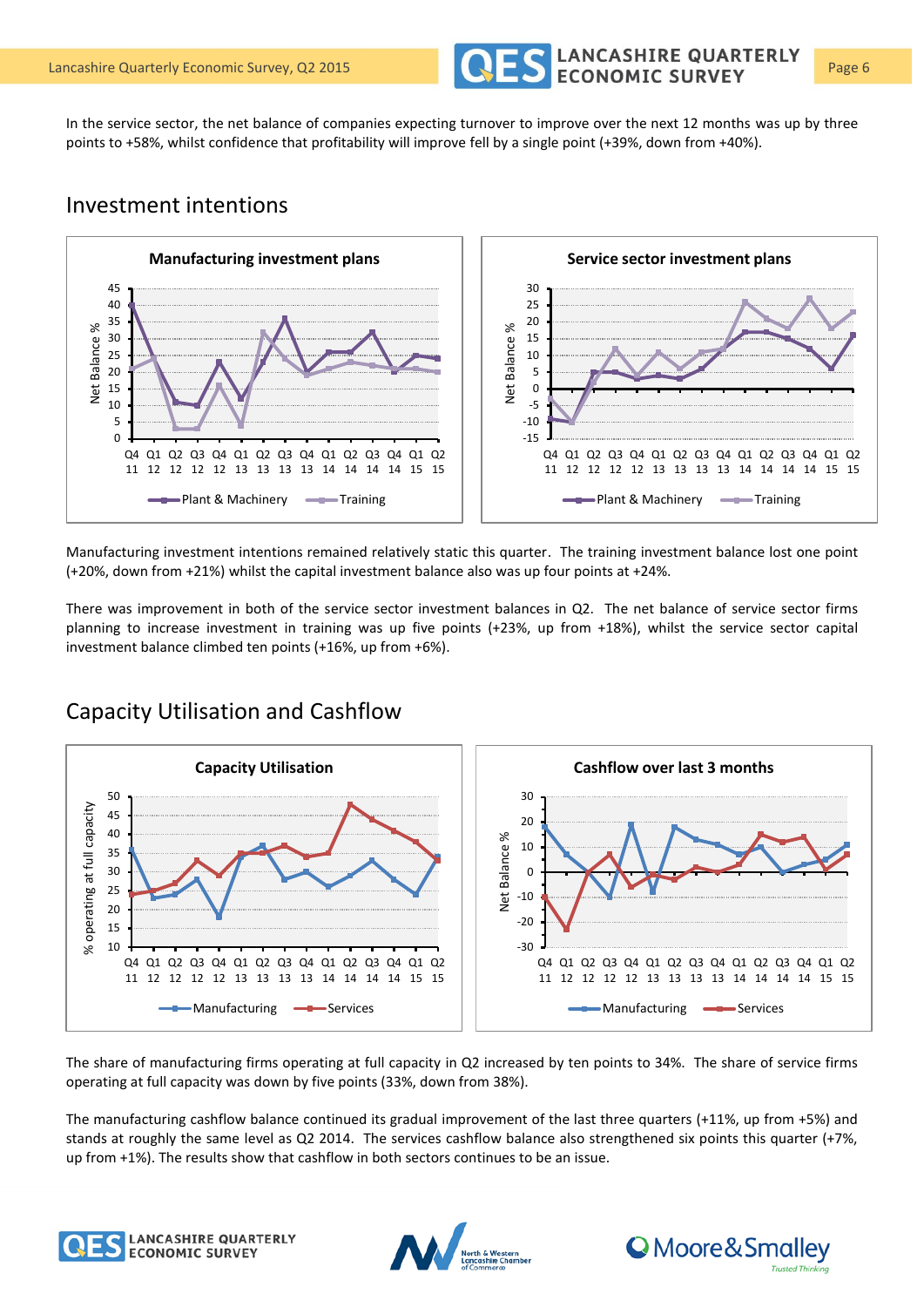

#### Prices

The net balance of firms intending to raise prices in the next quarter has continued to fall, with both sectors now at historical lows. The net balance of manufacturing companies intending to increase prices fell by ten points (+5%, down from +15%); whilst the service sector prices balance weakened by five points (+13%, down from +18%).



The cost of raw materials continues to be the biggest price pressure for manufacturers (52%, up from 35%), with pressure from other overheads the next biggest pressure (40%, up from 35%). In the services sector, other overheads remain the most significant price pressure (36%, down from 41%).



### Business Concerns (external factors) - Manufacturing

Exchange rate concerns have eased since Q1 but continue to be a worry for a significant percentage of manufacturing firms (43%, down from 50%). There was a five per cent increase in businesses more worried about their competitors (44%, up from 39%), making business competition the most significant concern amongst manufacturers in Q2. Concerns about interest rates and inflation were up marginally, whilst concerns about business rates and business taxes were lower this quarter.





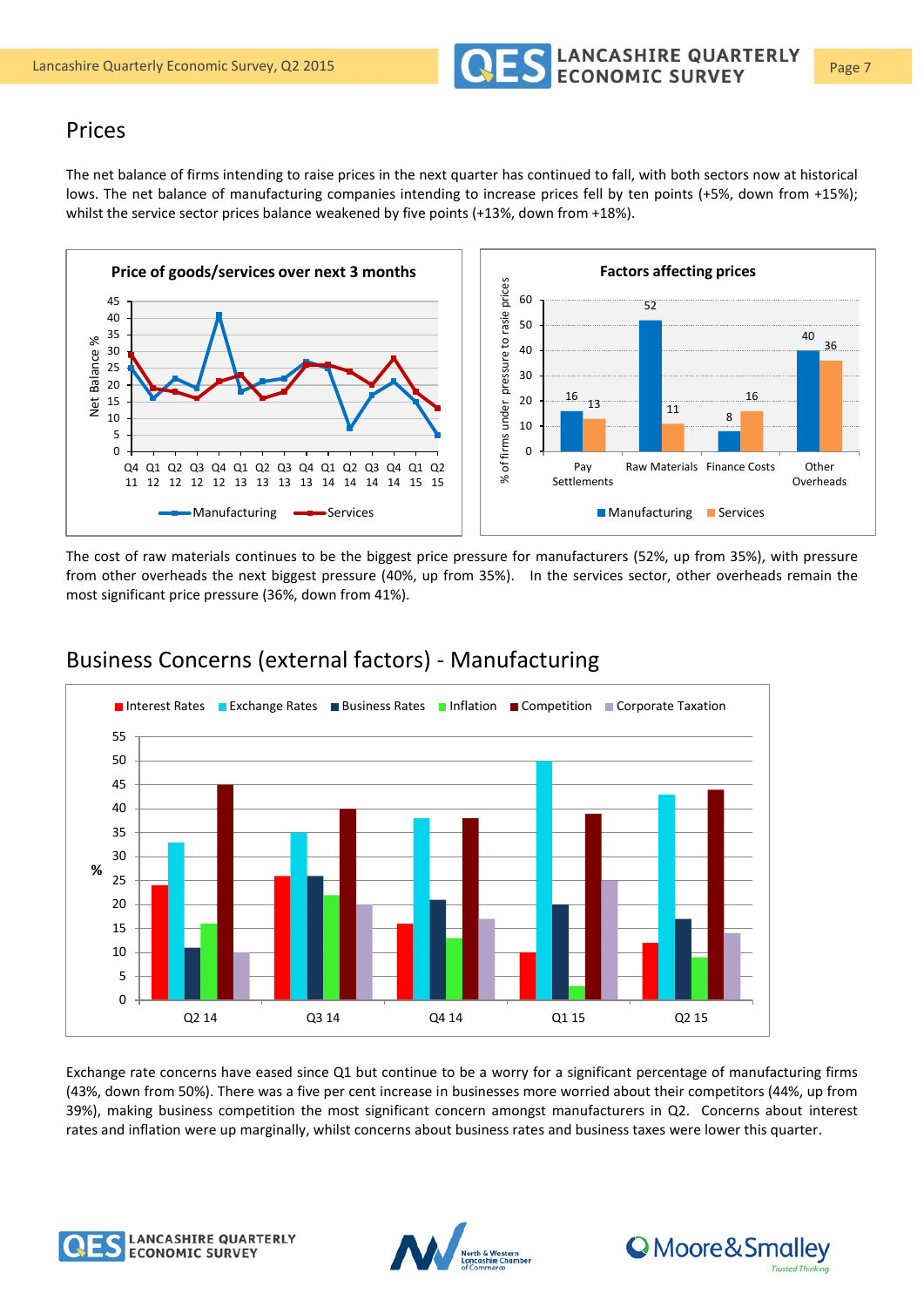Lancashire Quarterly Economic Survey, Q2 2015 **Page 8** CONOMIC SURVEY Page 8

## Business Concerns (external factors) – Services



Business competition remains the most significant concern for firms in the service sector (39%, up from 38%); followed by corporate taxation (23%, down from 27%) and business rates (23%, up from 22%). Worries about interest rates were slightly higher in Q2 (14%, up from 9%), with concerns over inflation and exchange rates staying at roughly the same level as three months ago.





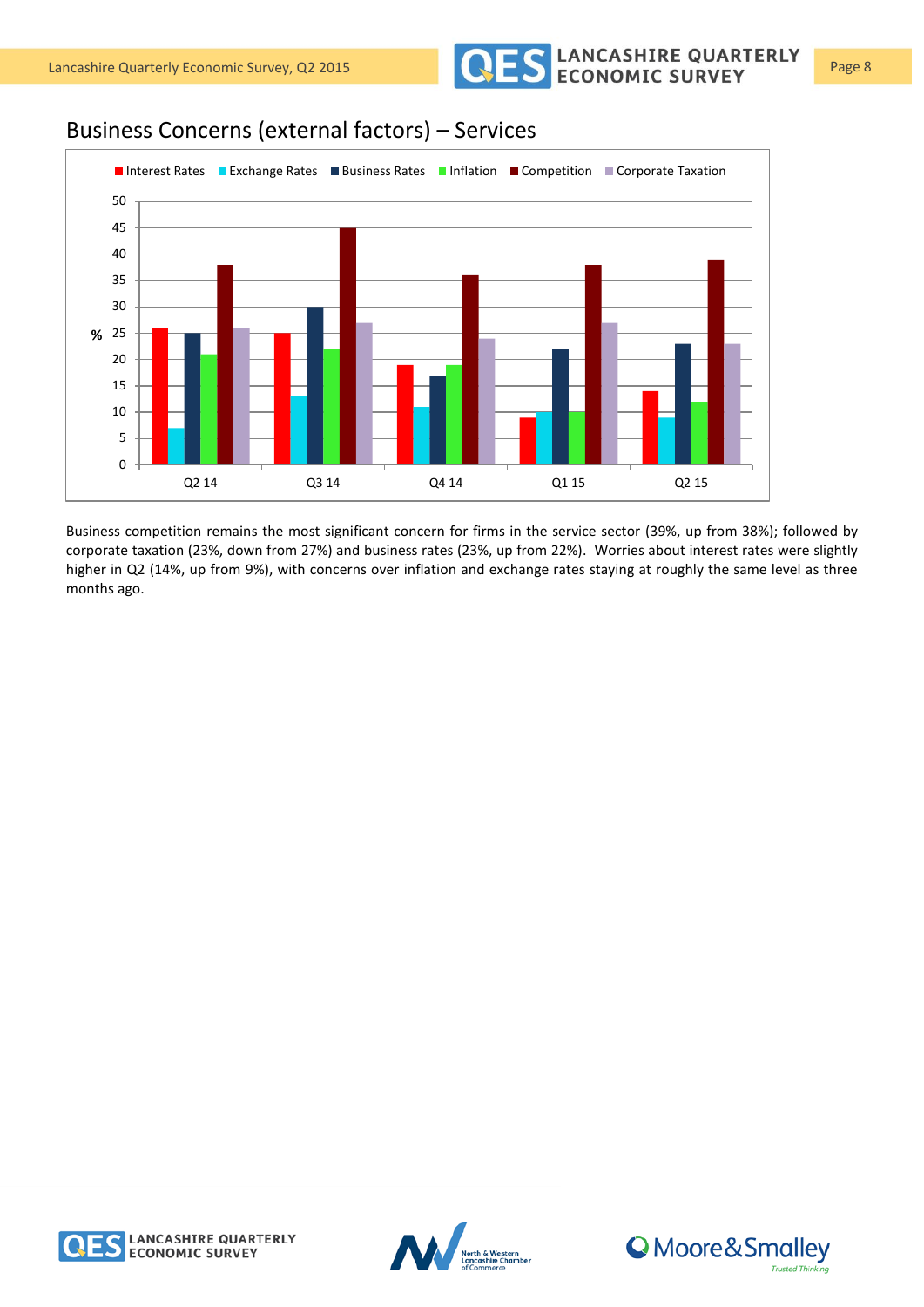# Lancashire Quarterly Economic Survey, Q2 2015 **Page 9** CLANCASHIRE QUARTERLY Page 9

#### **BALANCE CHANGES Quarterly Change**

|                                                              | <b>Manufacturing</b> |                         | <b>Services</b> |                | <b>Manufacturing</b> | <b>Services</b> |
|--------------------------------------------------------------|----------------------|-------------------------|-----------------|----------------|----------------------|-----------------|
|                                                              | 1Q 15                | <b>2Q15</b>             | 1Q 15           | <b>2Q15</b>    | Q2 2015              | Q2 2015         |
| <b>Domestic Sales</b>                                        | 30                   | 16                      | 19              | 31             | $-14$                | 12              |
| <b>Domestic Orders</b>                                       | 21                   | 10                      | 19              | 24             | $-11$                | 5               |
| <b>Export Sales</b>                                          | $\overline{7}$       | 8                       | $-5$            | $-13$          | $\mathbf{1}$         | -8              |
| <b>Export Orders</b>                                         | 6                    | $\mathbf{1}$            | $-1$            | $-13$          | $-5$                 | $-12$           |
| Employment last 3 months                                     | 24                   | $\overline{\mathbf{4}}$ | 20              | 11             | $-20$                | -9              |
| Employment next 3 months                                     | 23                   | 26                      | 28              | 27             | 3                    | $-1$            |
| % Tried to recruit                                           | 47                   | 64                      | 47              | 48             | 17                   | $\mathbf{1}$    |
| % Part-time                                                  | 32                   | 20                      | 39              | 39             | $-12$                | $\mathbf 0$     |
| % Full-time                                                  | 84                   | 76                      | 76              | 81             | -8                   | 5               |
| % Temporary                                                  | 24                   | 22                      | 23              | 21             | $-2$                 | $-2$            |
| % Permanent                                                  | 41                   | 49                      | 41              | 42             | 8                    | $\mathbf{1}$    |
| % Recruitment difficulties                                   | 40                   | 52                      | 58              | 53             | 12                   | $-5$            |
| % Skilled manual                                             | 80                   | 70                      | 43              | 43             | $-10$                | 0               |
| % Professional/Managerial                                    | 25                   | 47                      | 63              | 50             | 22                   | $-13$           |
| % Clerical                                                   | 30                   | 27                      | 35              | 43             | $-3$                 | 8               |
| % Semi and unskilled                                         | 65                   | 30                      | 27              | 22             | $-35$                | $-5$            |
| Cashflow                                                     | 5                    | 11                      | $\mathbf{1}$    | $\overline{7}$ | 6                    | 6               |
| Investment - plant/machinery                                 | 25                   | 24                      | $6\phantom{1}6$ | 16             | $-1$                 | 10              |
| Investment - training                                        | 21                   | 20                      | 18              | 23             | $-1$                 | 5               |
| Confidence - turnover                                        | 59                   | 49                      | 55              | 58             | $-10$                | 3               |
| Confidence - profitability                                   | 42                   | 40                      | 40              | 39             | $-2$                 | $-1$            |
| % Full capacity                                              | 24                   | 34                      | 38              | 33             | 10                   | $-5$            |
| Prices                                                       | 15                   | 5                       | 18              | 13             | $-10$                | $-5$            |
| % Pay Settlements                                            | 14                   | 16                      | 18              | 13             | $\overline{2}$       | $-5$            |
| % Raw materials                                              | 35                   | 52                      | 12              | 11             | 17                   | $-1$            |
| % Financial costs                                            | 16                   | 8                       | 10              | 16             | -8                   | 6               |
| % Other overheads                                            | 35                   | 40                      | 41              | 36             | 5                    | $-5$            |
| <b>External Factors of more concern</b><br>than 3 months ago |                      |                         |                 |                |                      |                 |
| % Interest rates                                             | 10                   | 12                      | 9               | 14             | $\overline{2}$       | 5               |
| % Exchange rates                                             | 50                   | 43                      | 10              | 9              | $-7$                 | $-1$            |
| % Business rates                                             | 20                   | 17                      | 22              | 23             | $-3$                 | $\mathbf{1}$    |
| % Inflation                                                  | 3                    | 9                       | 10              | 12             | 6                    | $\overline{2}$  |
| % Competition                                                | 39                   | 44                      | 38              | 39             | 5                    | $\mathbf{1}$    |
| $%$ Tax                                                      | 25                   | 14                      | 27              | 23             | $-11$                | -4              |





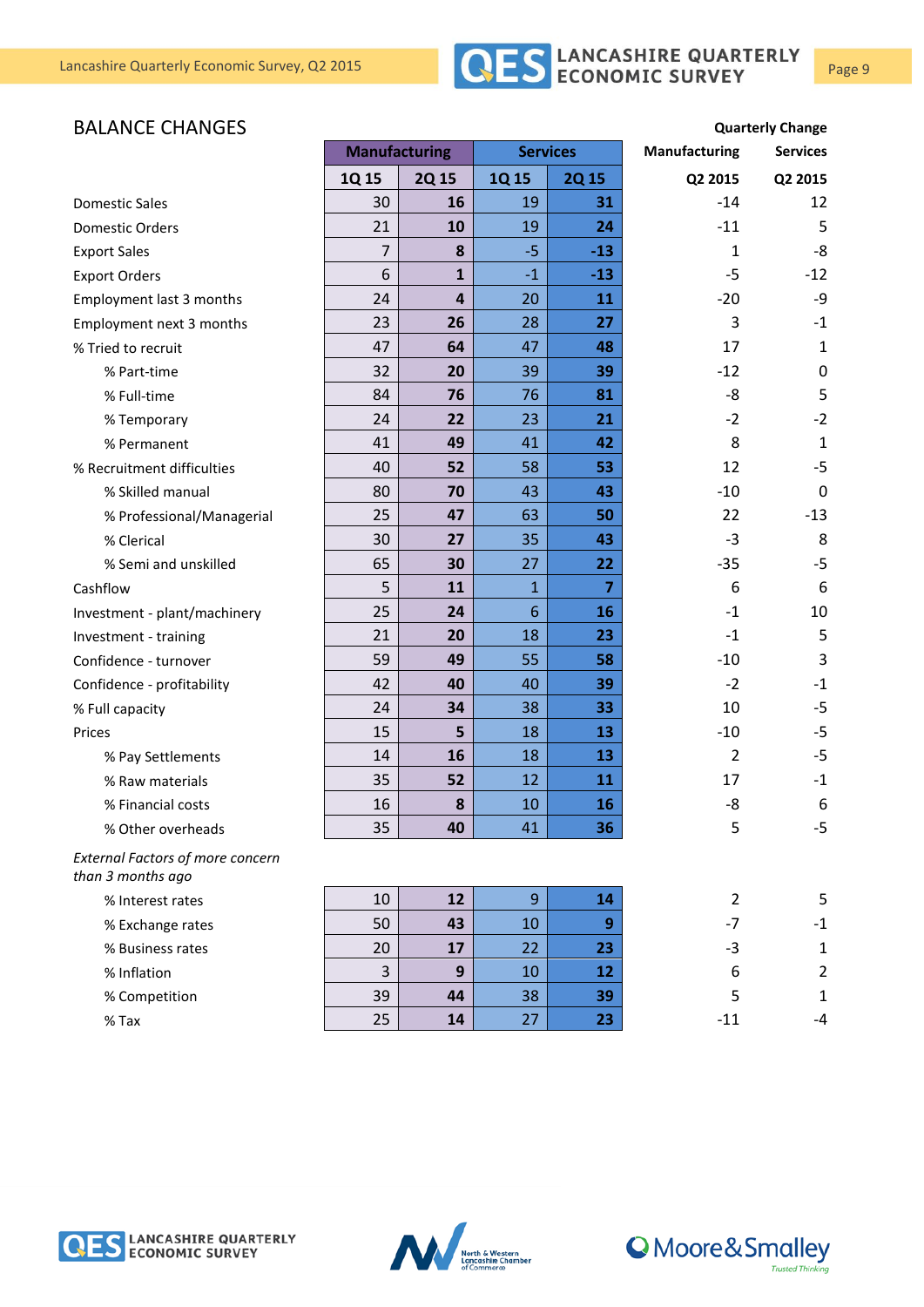

## Lancashire/UK comparison – Manufacturing















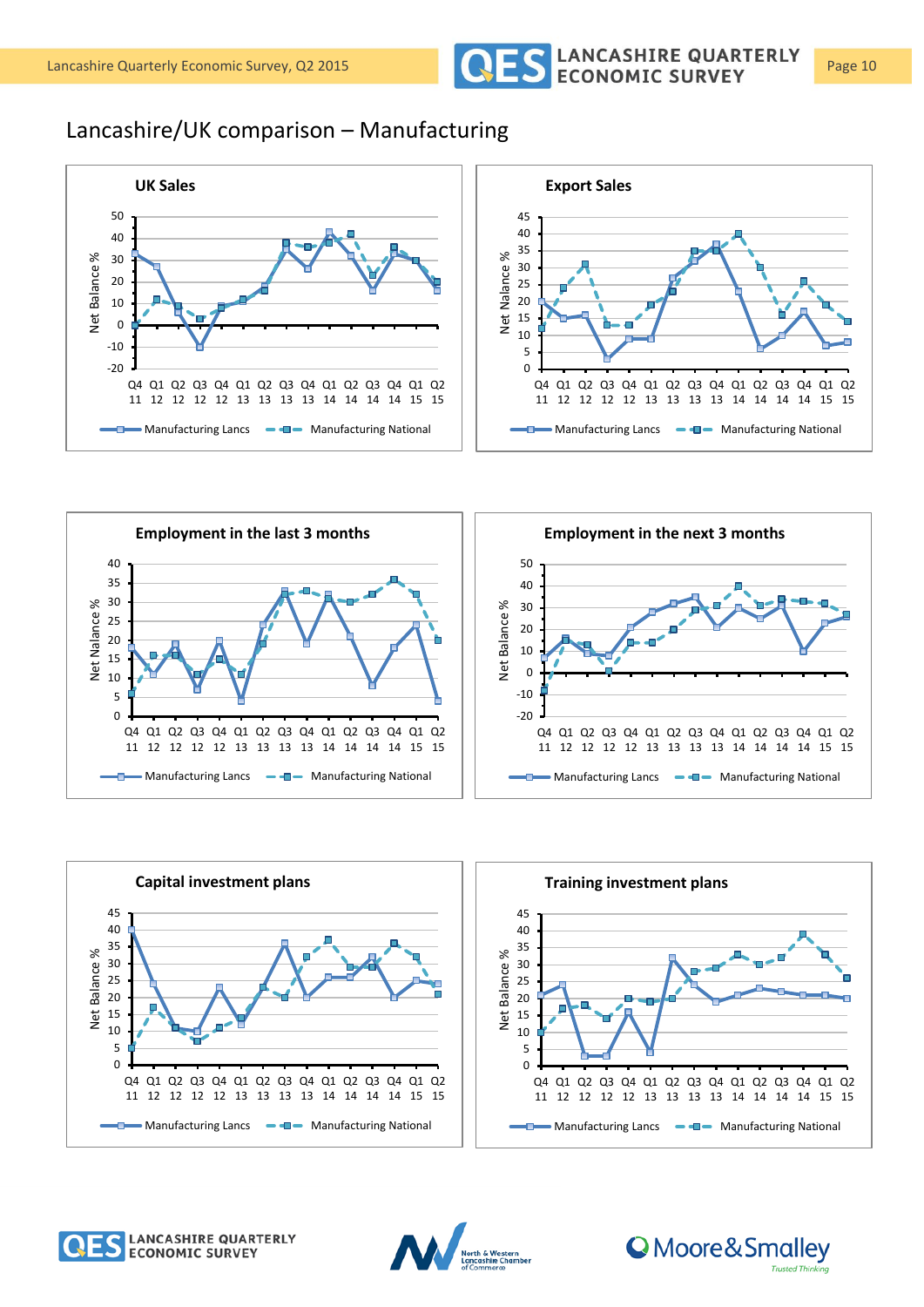

## Lancashire/UK comparison – Manufacturing















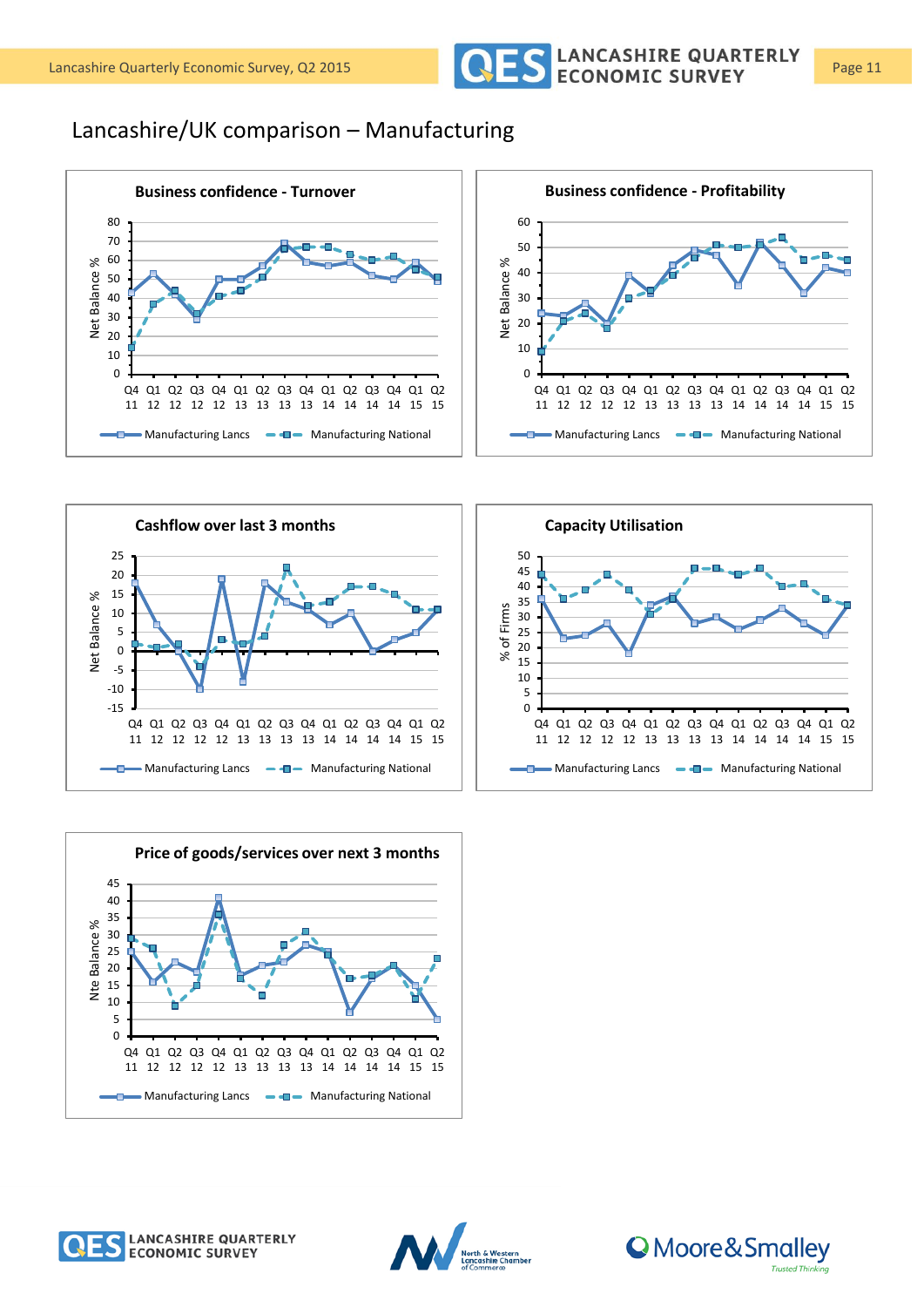

## Lancashire/UK comparison – Services

















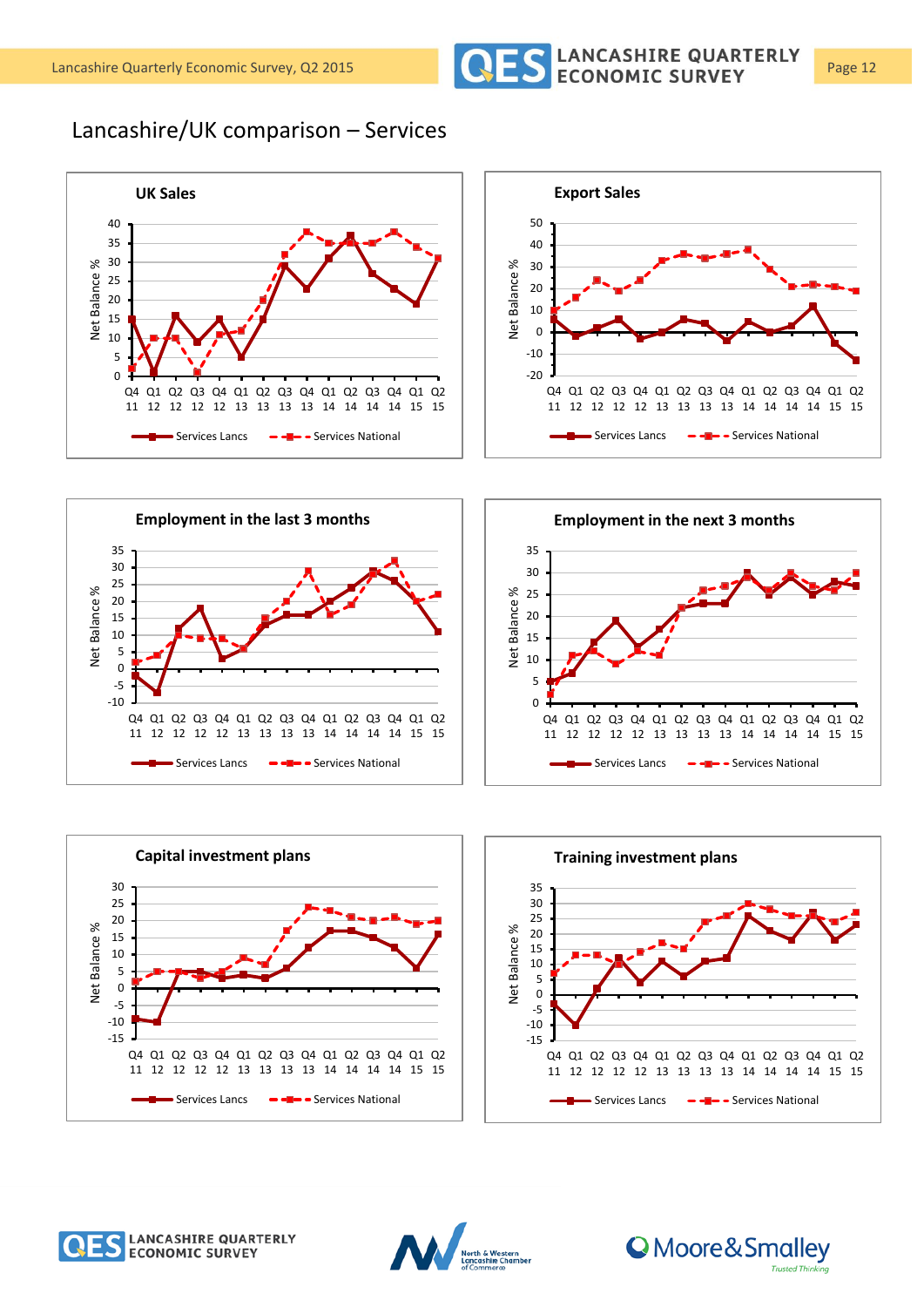

Lancashire/UK comparison – Services